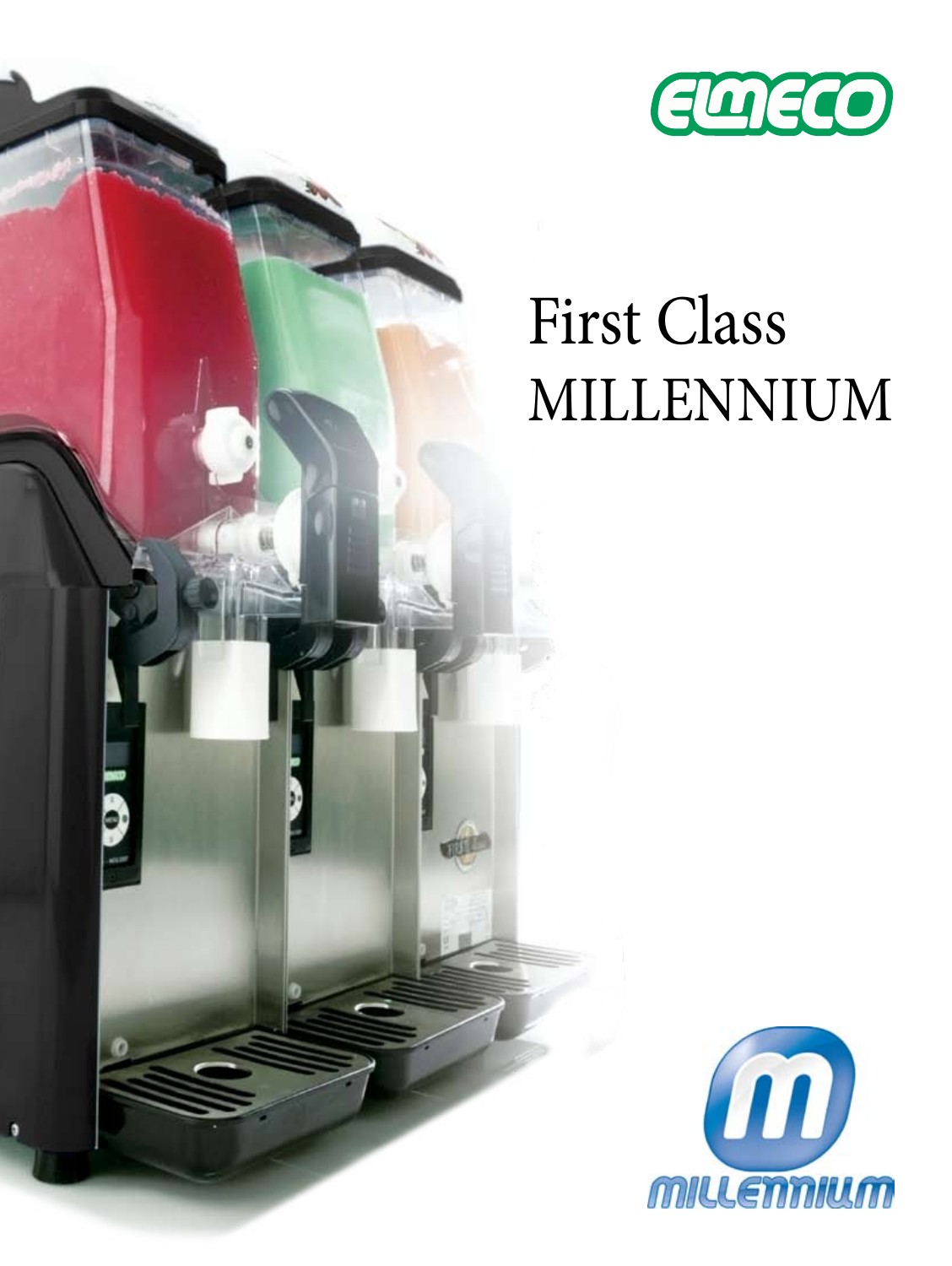





| <b>MODEL</b>                                | FC1                | FC <sub>2</sub>    | FC <sub>3</sub>     |
|---------------------------------------------|--------------------|--------------------|---------------------|
| <b>HEIGHT</b>                               | 31"                | 31"                | 31"                 |
| <b>WIDTH</b>                                | 9,5"               | 16"                | 24"                 |
| <b>DEPTH</b>                                | 22"                | 22"                | 22"                 |
| <b>WEIGHT</b>                               | $68$ lbs           | $114$ lbs          | $141$ lbs           |
| <b>CAPACITY</b>                             | 3.2 gal            | $6.4$ gal          | 9.6 gal             |
| <b>POWER</b>                                | $0.67$ HP<br>500 W | $1.22$ HP<br>900 W | $1.63$ HP<br>1350 W |
| <b>VOLTAGE (V)</b><br><b>FREQUENCY (Hz)</b> | 115/60             | 115/60             | 115/60              |





Distributed by:



Elmeco srl 80025 Casandrino (Napoli) Italy Via Circumvallazione Esterna, 12 Tel. +39 081/5055724 Fax +39 081/5055726 info@elmeco.com

U.S. Subsidiary Tel: 1-504-248-5759, 1-877-4ELMECO Fax: 1-504-248-5770

## First Class equipment features

- **◆** A Multipurpose Cold Beverage Dispenser **perfect for Italian granita, slushies, frozen or iced coffee/tea, frozen margaritas, sorbet, frozen yoghurt, sangria, lemonade and much, much more.**
- **◆** The First Class patented design **eliminates "preventative maintenance"** (versus competetive manufacturers, where mandatory preventative maintenance is required annually & costly).
- **◆** The drive shaft of each First Class unit is manufactured with a "Seal-Less" patent, which makes it **uniquely the most hygienic & safest product of its kind on the market today.**
	- **◆** Our equipment **does NOT require periodic lubrication or seal replacements.**



- **◆** First Class is **the simplest & easiest machine to clean & maintain.**
- **◆ User-friendly, easy-to-read & programmable electronic controls** make operation a snap.
- **◆** On-board "AutoDiagnostic" functions ensure **longer product life by eliminating equipment misuse.**
- **◆** Programmable "Defrost Activation" sequence **automatically places machine into "Standby Mode" at pre-set time.**
- **◆** Each unit is armed with "Critical Temperature" & "Low Product Level" alerts, **ensuring optimal product readiness & equipment productivity.**
- **◆** On-board "Digital Clock/Timer" **records & tracks, total hours of equipment operation.**
- **◆** First Class machines are manufactured to comply with **HACCP Standards.**
- **◆** Our innovative First Class design makes each unit **a powerful merchandiser & profit center** for any business.
- **◆** A manual & electronic locking system makes our products **a perfect fit for self- -service locations.**
- **◆** Our strong & energy-efficient "Refrigeration Process System" make **our equipment's preparation cycle process the fastest in its class.**

Equipment warranty: **Parts/Compressor – 5 years Parts/Electronics – 3 years Parts – 2 years Labor – 1 year**





#### www.elmeco.com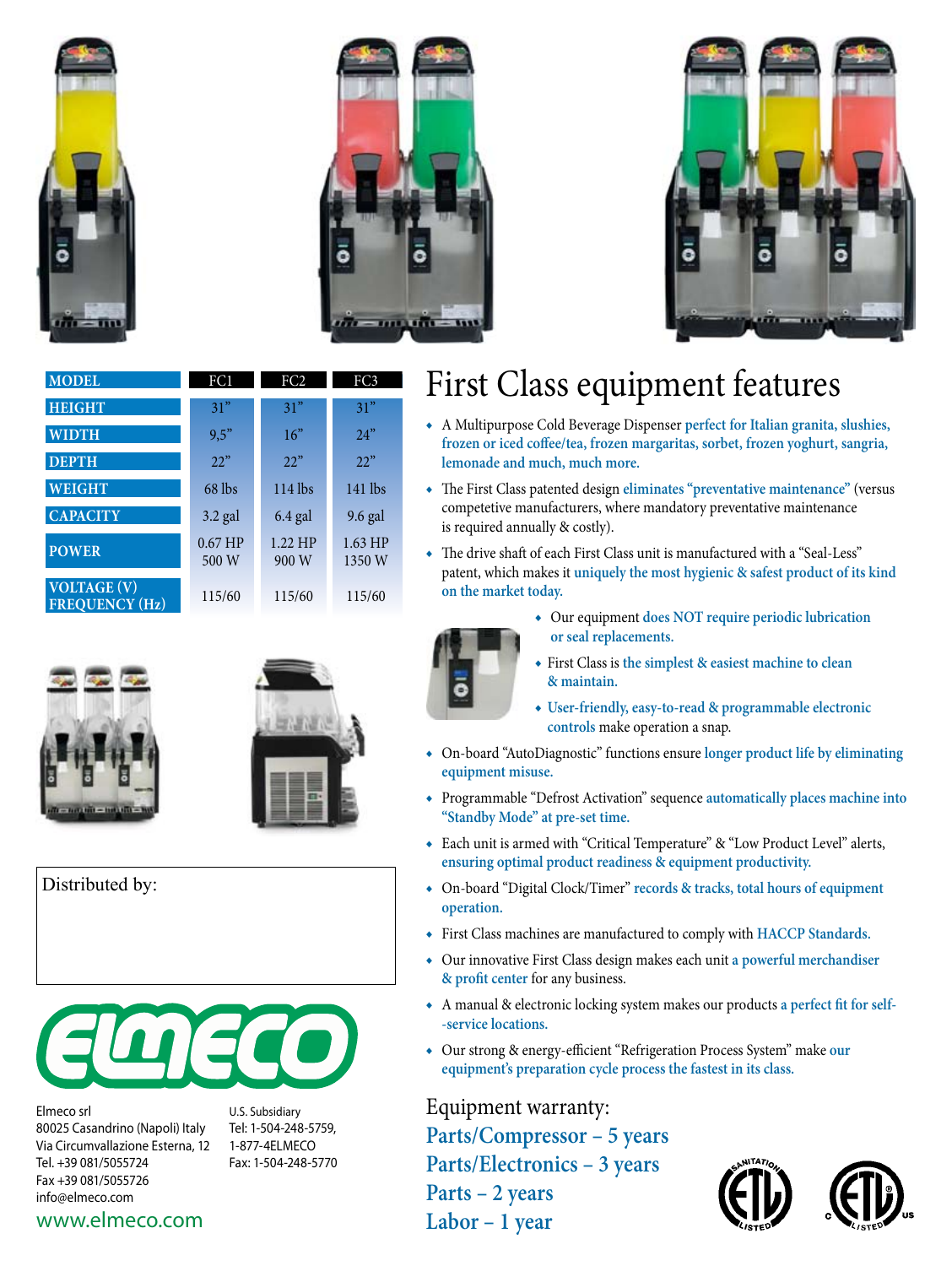## The BigBiz: Small Idea, Big Business.